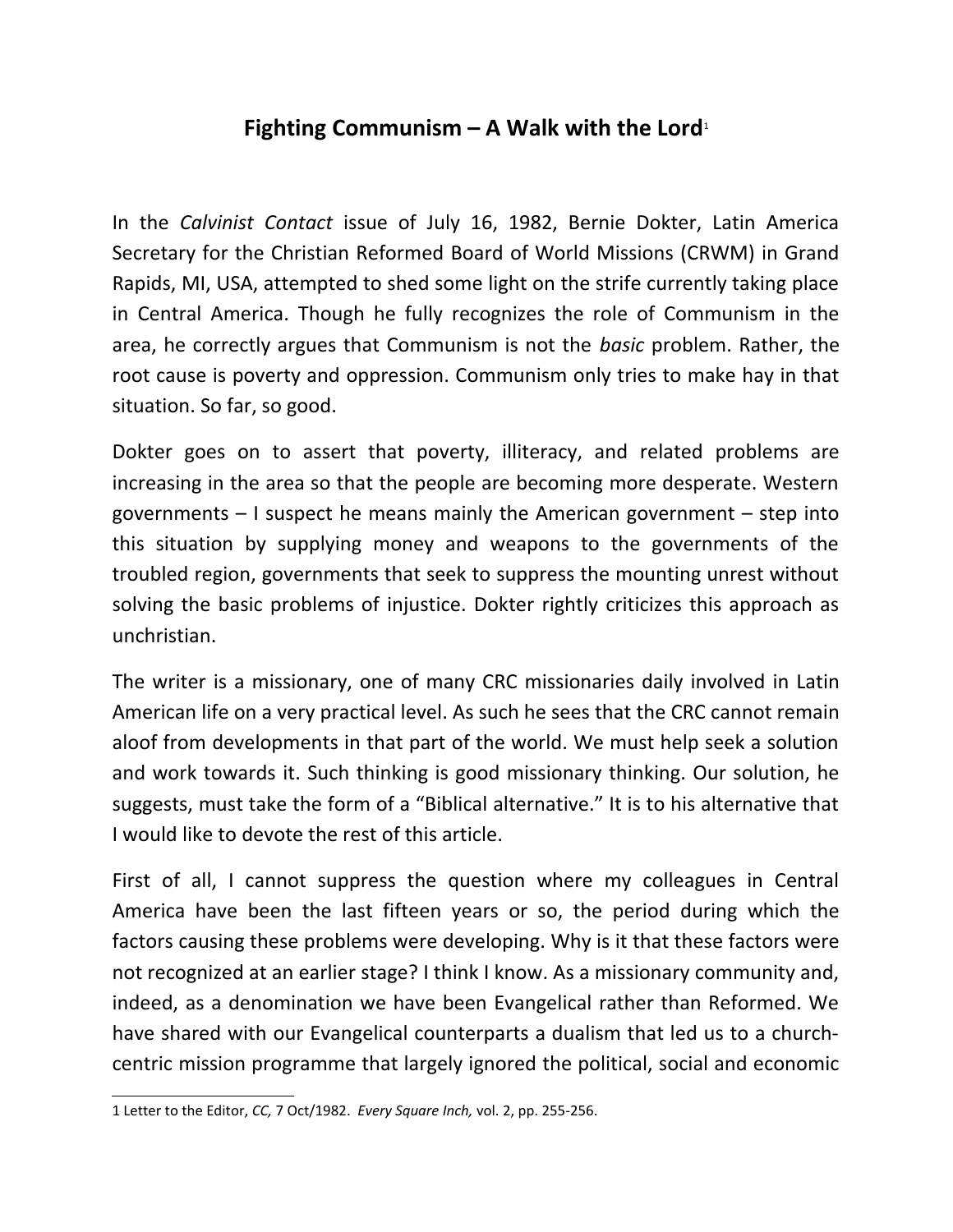realities within which we did our mission work. We have been so busy building churches that we thought we lacked the time and resources to analyze the structural context. It was not until the effects became *clearly* oppressive that we began to wake up  $-$  just at the time when it had become fashionable to be concerned about such issues, some years after so-called "liberal" churches had already been doing a lot of spadework in this area of concern.

Too bad we have been so Evangelical. We have examples within our tradition of people who were able to foretell developments such as these, not because they had special charismatic gifts, but because they paid attention to social trends of their day and analyzed them by Biblical standards. They recognized the assumptions underlying current developments and where these would or could lead. I refer to men like Groen Van Prinsterer and Abraham Kuyper. They were prophets; they were in the forefront of Christian thinking. We are mere followers, followers of fashion and of post-facto developments. We are typically Evangelical more than Reformed.

Unfortunately, Dokter fails to explain the reasons his government supports oppressive regimes in Central America. I do not pretend to know them all, of course, but there is no doubt that one major reason is the pressure of the American multinationals. These multinationals have huge investments in some Latin American countries. Endless arrays of studies have indicated beyond doubt that many of these corporations have contributed much to the problems now causing such upheavals. In order to protect their investments, they engage in extensive lobbying in Washington. And, of course, Washington must protect the interests of her citizens. Corporations, to achieve their aims, need law and order and these, Washington reasons, can best be obtained by supporting regimes emphasizing law and order rather than justice. The demands of justice would require far-reaching changes that could well jeopardize the interests of these corporations.

We need to go one step further. Who are these multinationals? They are corporations comprising employees, managers, directors and stockholders. They are very complicated structures that require more than this short article to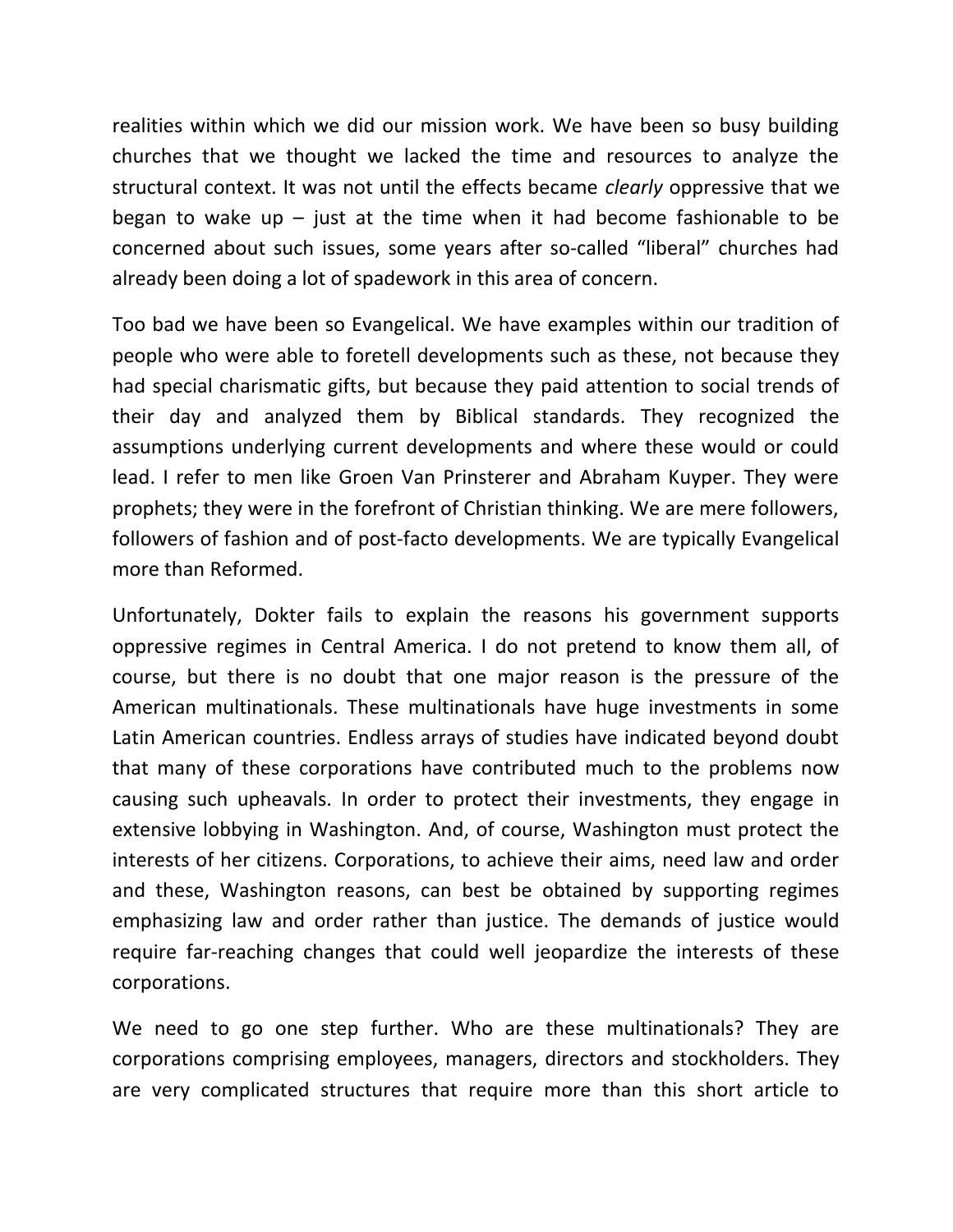describe fully. But it can be said without much doubt that among the stockholders of these multinationals are a considerable number of members of the CRC, most of whom seldom ask questions as to how they get their dividends. In fact, all members of the CRC are involved as stockholders through our denominational pension funds. These pension funds are invested in many corporations, some of which contribute to the problems Dokter describes and which encourage the US government to pursue the policies Dokter rightly considers unchristian. This situation leads me to the necessary conclusion that *the entire CRC must accept its share of the responsibility for the situation in which Latin America finds itself.* We are part of the problem. Dokter's analysis leaves us too free; it does not go far enough. Put in a better way, his analysis goes too far; it should come closer to home!

Dokter's alternative is a call to the Evangelical community to reject affiliation with both right and left and, instead to "walk with the Lord." It's too bad that such a call comes so late in the game, but that is water over the dam. But I cannot help wonder why he wishes to affiliate with the Evangelical community in this matter. Within the Christian community, Evangelicals have not been the most acute in their understanding of economic and political events. I do not hesitate to assert bluntly that their participation in these areas has been almost mindless, at least, from a Christian perspective. They may be strong in their insistence on a personal commitment to Christ, but in the areas of economics and politics most of them have been very worldly. The so-called "liberal" or "mainline" churches have tended to be more Biblically sensitive to the effect of these multinationals and the responsibility of the shareholders. One can say that in this area of concern Evangelicals are liberal where liberals are more Evangelical.

Both in Canada and in the USA there are ecumenical organizations as well as denominational offices that deal seriously and competently with the issues with which Dokter is concerned. Their efforts represent a real challenge to the CRC with our boast in the universal lordship of Christ. I am greatly encouraged by the fact that the Council of the CRC in Canada now has a loose relationship at least with the Toronto-based Taskforce on the Churches and Corporate Responsibility. I similarly rejoice in the letter of CRWM, both Dokter's and my employer, to